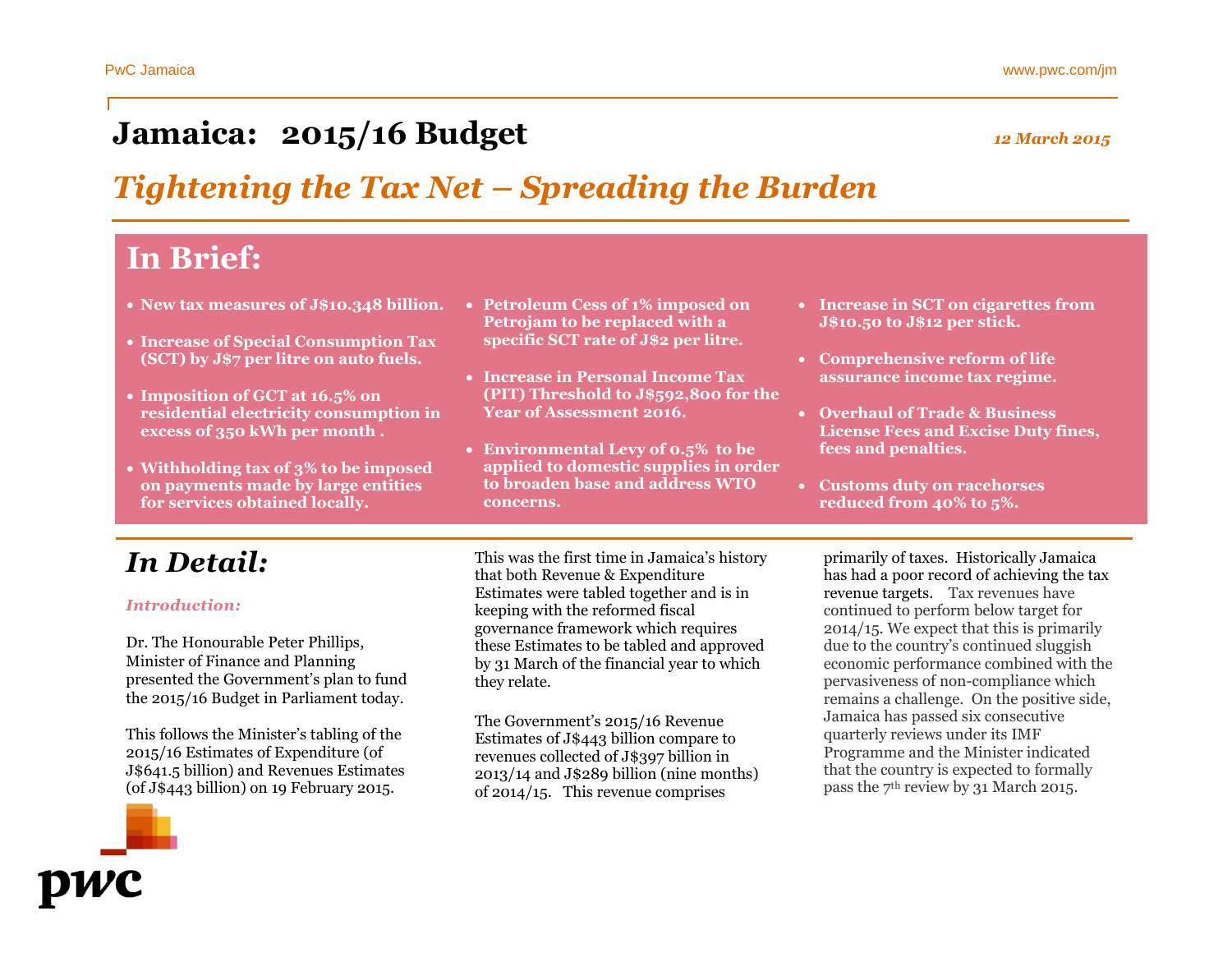#### *Greater Tax Compliance Needed:*

It is still widely perceived that an undue tax burden is being placed on an unacceptably small population of compliant taxpayers. These taxpayers are relatively easy to collect from so recourse to this group has been repeatedly made over the years to fund our fiscal deficits. Higher taxes have also been imposed on certain sectors based on their perceived ability to pay (e.g. banking & financial services, telecommunications/utility companies).

Recent tax policy reform measures and compliance initiatives have sought to redress this imbalance and the efforts of both the Ministry of Finance & Planning and Tax Administration Jamaica (TAJ) are to be commended. Much more remains to be done though to spread the tax burden more equitably across the Jamaican society.

Private sector leaders and associations have therefore regularly called for the Government to prioritise the securing of greater levels of tax compliance and the stimulation of economic growth as the primary means to generate additional taxes as opposed to relying on new taxes to be levied each time funds are needed.

#### *New Taxes & Compliance Measures Announced:*

It appears that Minister Phillips has heeded these calls. In his presentation today he indicated that the Government will be seeking an additional J\$12.3 billion from enhanced tax compliance measures with a further J\$10.348 billion from new tax measures in order to finance the 2015/16 Budget.

The anticipated additional revenue for 2015/16 from the new tax measures announced today is highlighted in the table below:

| <b>New Tax Measure</b>         | J\$ Bn        |
|--------------------------------|---------------|
| Increase in SCT on auto fuels  | 6.412         |
| GCT on residential electricity | 0.807         |
| above 350 KwH per month        |               |
| Environmental Levy - on        |               |
| domestic supplies (0.5%)       | 0.962         |
| Increase in SCT on cigarettes  | 0.488         |
| Petroleum Cess-specific rate   | 1.824         |
| Overhaul of Trade &            |               |
| <b>Business License Fees</b>   | 0.500         |
| Reform of Life Assurance       |               |
| <b>Tax Regime</b>              | 0.000         |
| Reduce duty on racehorses      | (0.001)       |
| Increase in PIT tax-free       |               |
| Threshold from 2016            | (0.644)       |
| Total                          | <u>10.348</u> |

The new tax compliance measures announced today are as follows:

| <b>New Compliance Measures</b>           |
|------------------------------------------|
| 3% withholding tax on local service fees |
| paid by Large Entities                   |
| Full implementation of zero-rating on    |
| Government purchases                     |
| Update of Excise Duty fines, fees and    |
| penalties                                |

#### *Increase in Special Consumption Tax (SCT) on automotive fuels:*

With effect from **18 March 2015** the rate of specific SCT on automotive fuels will be increased by J\$7 per litre. It is unclear at this point as to whether this increase will also apply to marine diesel oil or ethanol.

The following table highlights the current and proposed rates:

| <b>Fuel</b>      | <b>Current</b> | <b>Proposed</b> |
|------------------|----------------|-----------------|
|                  | J\$            | J\$             |
| Gasoline –       | 16.6498        | 23.6498         |
| Leaded           |                |                 |
| Gasoline-        |                |                 |
| Unleaded 87      | 16.1061        | 23.1061         |
| Gasoline -       |                |                 |
| Unleaded 90      | 16.4792        | 23.4792         |
| Automotive       |                |                 |
| Diesel Oil (ADO) | 15.4145        | 22.4145         |

**PwC Commentary:** *Recent reductions in global oil prices (and in turn lower prices at the petrol pumps) have given the G0J an opportunity to raise tax revenues by increasing the specific rate of SCT. Ad valorem SCT had previously been* 

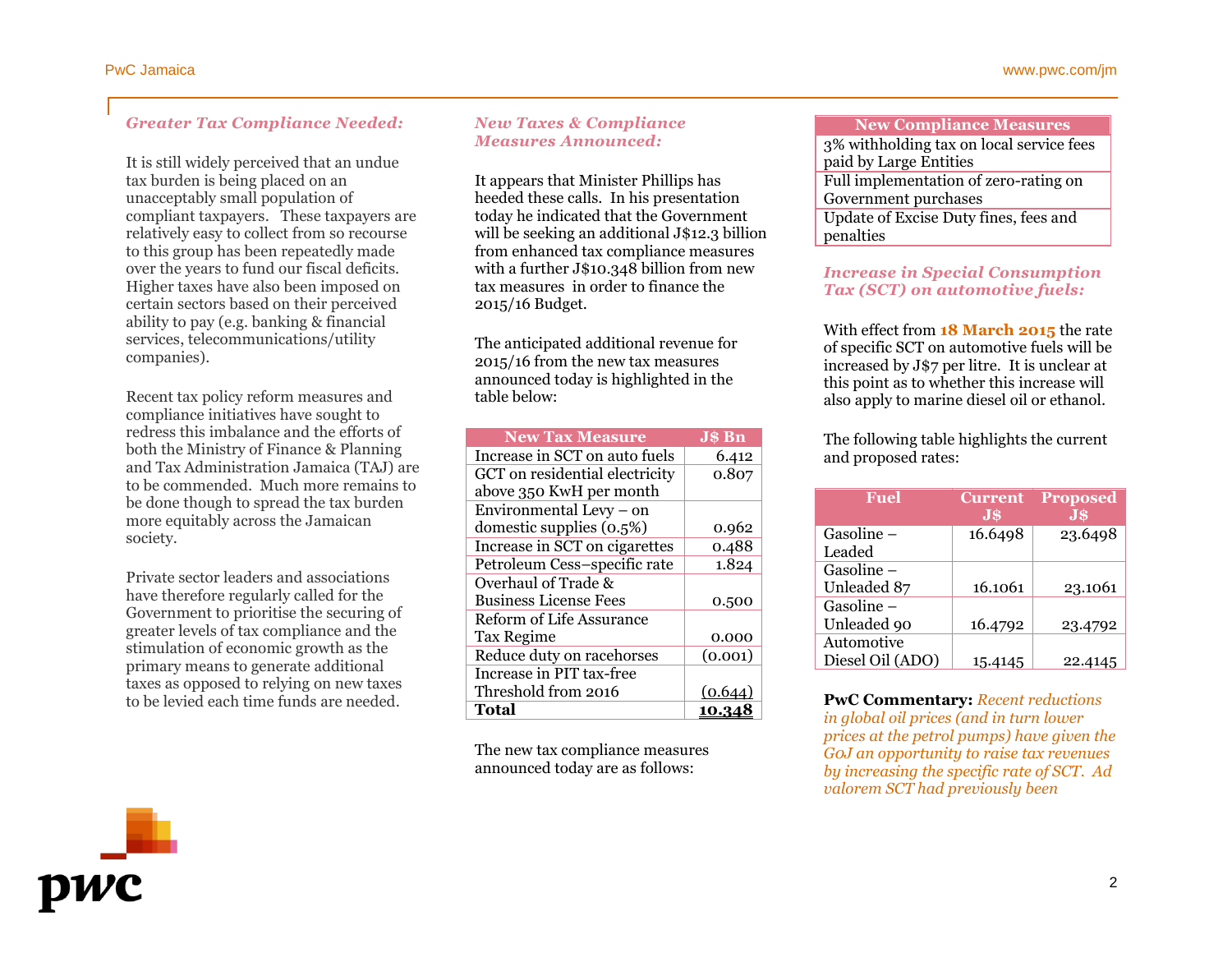*reduced from 15% to 10% in April 2011 in order to ease the pressure on the consumer when oil prices were at record levels so in some respects this represents a re-imposition of such tax in light of favourable market conditions.*

*The specific rate also preserves the tax take in an environment of falling prices while capping the level of tax should prices rise.*

#### *Imposition of GCT on residential electricity consumption:*

Under current tax rules the supply of electricity for residential use is zero-rated for GCT purposes (i.e. not subject to GCT) whereas supplies for industrial or commercial use attract GCT at the standard rate of 16.5%.

It is proposed that with effect from **1 April 2015** supplies of electricity for residential use in excess of 350 kWh per month will attract GCT at the standard rate of 16.5%. Consumption of up to the first 350 KwH per month will continue to be zero-rated.

**PwC Commentary:** *The imposition of GCT on heavy consumers of residential electricity is an efficient and effective way to impose tax on a small group of taxpayers (approximately 6.4% of JPSCO's consumer base) who have the both the propensity to consume and ability to pay. The measure may also* 



*promote greater energy conservation (which in turn could assist in reducing the country's oil importation bill) and investment in renewables.* 

#### *Environmental Levy – imposition on domestic supplies:*

At present an Environmental Levy of 0.5% is imposed on the CIF value of goods imported (with certain exceptions including CARICOM imports).

The sustainability of this levy has been a cause for concern in light of Jamaica's WTO commitments. To address this matter and simultaneously broaden the base on which the levy is imposed, the following is proposed with effect from **1 April 2015**:

- The levy shall be reinstituted on CARICOM imports (i.e. it shall therefore apply going forward to both CARICOM & Non-CARICOM imports).
- The levy shall also be charged on the domestic supply of all goods (with limited exceptions such as supplies by charitable organisations, exempt organisations, the mining sector etc.);
- A credit may be claimed in respect of environmental levy paid by manufacturers on the importation of productive inputs (e.g. raw materials

and intermediate goods).

• The levy will be administered by requiring taxpayers to file quarterly returns to account for the levy and remit same. The return and levy shall be due within one month after the end of each quarter.

**PwC Commentary:** *Further details will be required in order to undertake a proper evaluation of the proposed regime. Based on the limited details provided, it is unclear whether each supplier of goods in the domestic supply chain shall be required to account for the environmental levy. This would result in the multiple imposition of the levy if a credit is not granted generally (i.e. not just to manufacturers). Even if a credit is given (e.g. where the regime will operate in a similar manner to GCT) then the regime appears to require extensive reporting/administration. We would recommend the impact on Jamaican businesses be carefully evaluated before such a regime is implemented.* 

#### *Increase in SCT on cigarettes:*

With effect from **13 March 2015** the specific rate of SCT on cigarettes will increase from J\$10.50 per stick to J\$12 per stick. This will be directed to the National Health Fund.

The price of a packet of 20 cigarettes will therefore attract specific SCT of J\$240.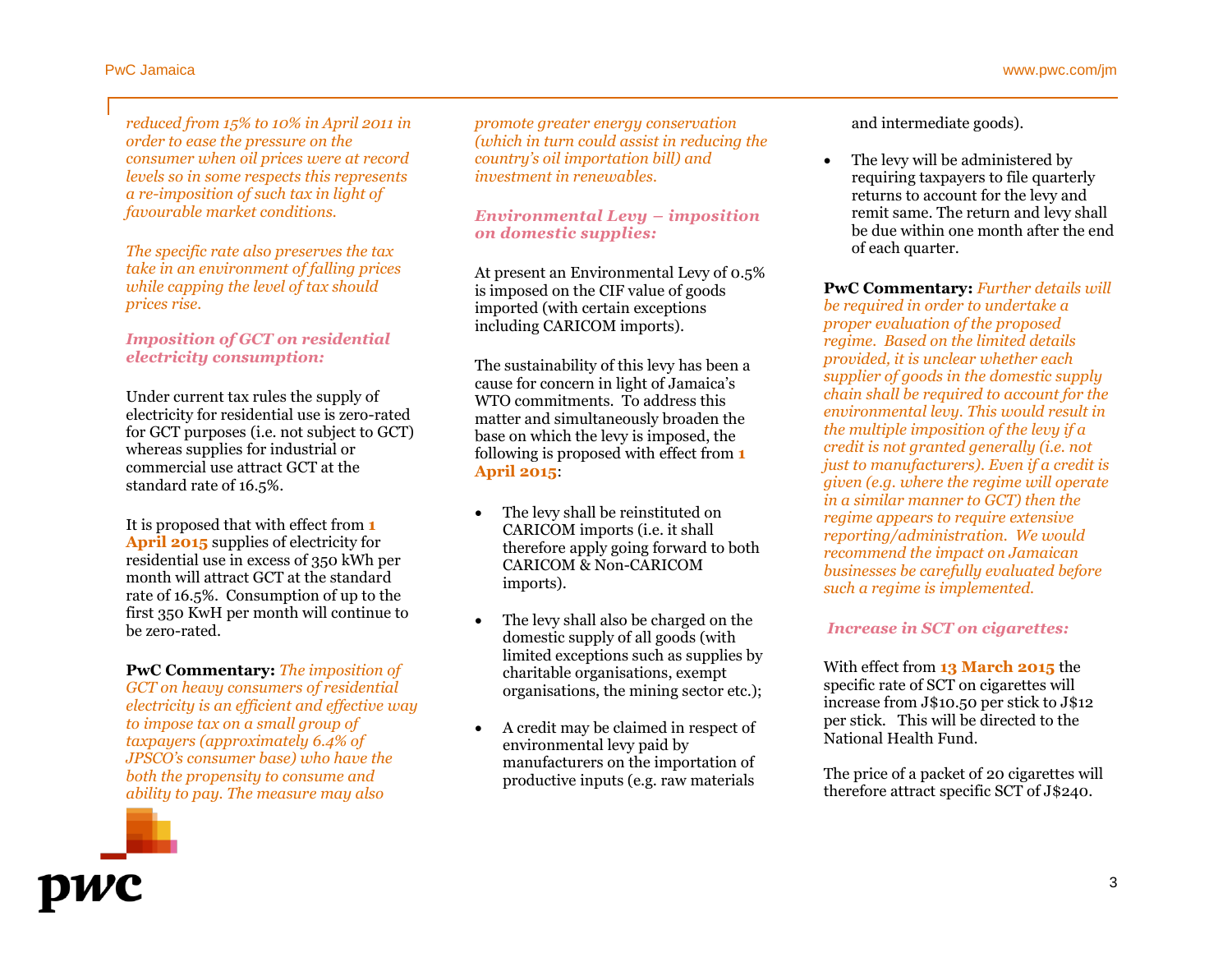The importation or supply of cigarettes also attracts GCT at the standard rate of 16.5%.

**PwC Commentary:** *The Minister indicated that this increase was consistent with Jamaica's commitments under the WHO's Framework Convention on Tobacco Control (FCTC). The focus of this measure appears to be on cigarettes only and not on the broader range of tobacco products or their substitutes – presumably because they have also been subjected to tax increases in the recent past.*

*Petroleum Cess – Replacement with a specific rate of SCT:*

The Ministry Paper #34/2015 indicates that at present Petrojam Limited is required to pay a Petroleum Cess of 1% to the Petroleum Corporation of Jamaica Limited (PCJ). With effect from **18 March 2015** it is proposed to replace this Cess with a specific rate of SCT of J\$2 per litre (which would accrue to the Consolidated Fund). The Minister emphasized in his presentation that this change shall not have any impact on Petrojam's reference billing prices for petroleum products.

**PwC Commentary:** The proposed replacement of the cess with SCT will redirect an existing revenue stream from PCJ to the Consolidated Fund (which will benefit to the tune of J\$1.824 billion). To the extent that this SCT will be greater than the cess previously paid, it would appear that it is expected that Petrojam will absorb any additional cost to the extent that it cannot pass on the cost to its customers. It is unclear how this will matter will be regulated by the Ministry.

#### *Overhaul of Trade & Business License Fees:*

In his presentation, the Minister noted that fees imposed under the Trade & Business Licenses Act (which accrue to the local authorities) are significantly outdated and do not even cover associated administrative costs. It is proposed that the fee structure will therefore be significantly overhauled with effect from **1 April 2015**.

*PwC Commentary: It is unclear at this point how much of the proposed J\$500 million in expected revenues will be spent in maintaining and policing such an islandwide system of licensing. Properly structured, this mechanism could be used to identify informal and non-compliant businesses, extract meaningful contributions from them to the public purse and make it more difficult for them to stay under the tax radar. If structured and implemented improperly however, this mechanism could entangle legitimate businesses in further bureaucratic 'red tape' and this would fly in the face of recent important tax reforms.* 

#### *Reform of Life Assurance Income Tax & Asset Tax Regime:*

Historically the income tax regime has taxed life assurance companies in a different manner to other businesses given the long-term nature of life assurance, pension and annuity business. Under current tax law regionalised life assurance companies are subject to a 3% gross premiums tax on premiums derived from life assurance, pensions and annuities business as well as a 15% investment income tax on income and profits from all other sources.

With effect from **1 January 2015** (i.e. the Year of Assessment 2015), it is proposed that the current life assurance income tax regime (i.e. with premium tax and investment income tax) be abolished and replaced by the application of the general income tax regime to life assurance companies which shall be subject to income tax on their profits at the standard income tax rate of 25%.

In line with the above reform it is proposed to simultaneously reduce the Asset Tax imposed on life assurance companies from 1% to 0.25% (the rate currently imposed on banks and other financial institutions). This honours a commitment previously given by the Minister when he temporarily increased the asset tax rate for life assurance companies to 1% in April 2014.

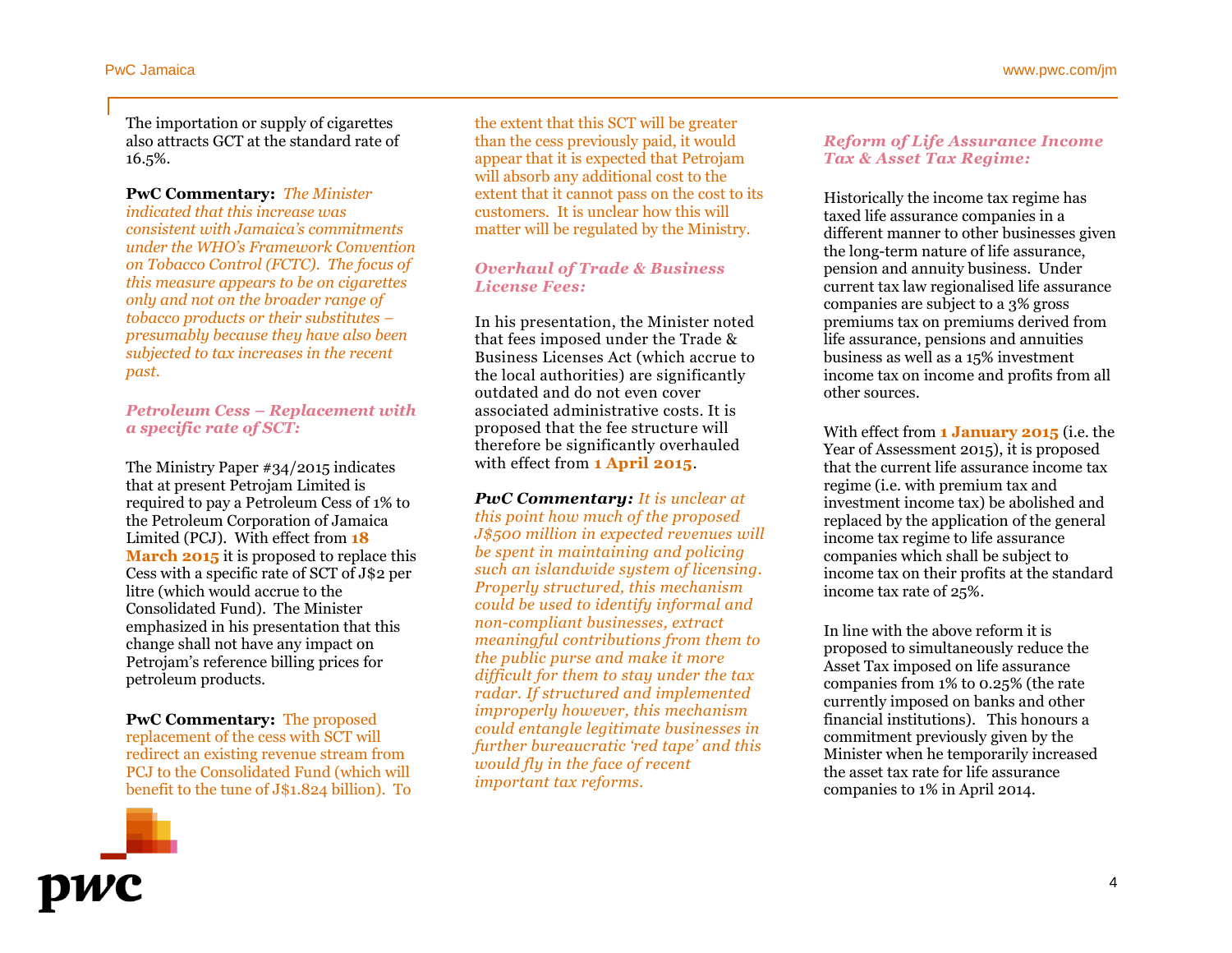#### **PwC Commentary:** *As the life*

*assurance sector has evolved over the years and developed new insurance and investment products, the current form of taxation has presented a variety of challenges (including in respect of product pricing and administration). In contrast the imposition of income tax on the basis of chargeable profits (i.e. the same basis on which other businesses are taxed) addresses these issues and the sector has asserted that it is more conducive to its future development.* 

*As regulated entities we would expect that life assurance companies shall be ineligible to claim the Employment Tax credit (ETC). In addition it is important that the reform includes specific tax rules concerning what reserve accounting will be acceptable for tax purposes in order to minimise uncertainty and disputes in the future.* 

*We also note that the Minister specifically indicated his intention to have further dialogue in the current fiscal year on the 0.25% asset tax currently imposed on the banks and other financial institutions. This is to be welcomed as this asset tax has been onerous on the sector and the incidence of this tax is particularly harsh on certain players given the nature of their businesses. It is important that Jamaica revisits this matter urgently if it wishes to be a competitive location for financial services.* 

#### *Reduction of Duty on Racehorses:*

With a view to enhancing the local horseracing industry, it is proposed to reduce the rate of customs duty on the importation of horses (not for breeding purposes) from 40% to 5% with effect from **1 April 2015**. This shall apply to imports under the following tariff headings: 0101291000, 0101299010 and 0101299020.

#### *Increase in Personal Income Tax (PIT) tax-free threshold:*

Income tax is imposed on Jamaican taxresident individuals at the rate of 25% on income in excess of an annual tax-free threshold. With effect from **1 January 2016** (i.e. the Year of Assessment 2016) this threshold will be increased to **J\$592,800**.

The following table highlights the current and proposed annual tax-free thresholds:

| <b>Year of Assessment</b> | J\$     |
|---------------------------|---------|
|                           |         |
| 2013                      | 441,168 |
| 2014                      | 507,312 |
| 2015                      | 557,232 |
| 2016 (proposed)           | 592,800 |

**PwC Commentary:** *Minister Phillips indicated the proposed J\$35,568 increase in the threshold will remove 8,441 persons from the income tax net and will* 

*cost J\$2.4 billion on an annualised basis. This illustrates how costly the tax-free threshold is as a mechanism to remove the lower-paid from the income tax net. The take-home pay of each of these 8,441 persons will increase by a maximum of J\$8,892 per annum i.e. J\$35,568 x 25%. In total this is J\$75,057,372 (J\$8,892 x 8,441).*

*In other words less than 3.13% of the total cost of increasing the threshold is in fact attributable to the lowest paid persons who are removed from the tax net. Instead 96.87% of the cost is attributable to persons who earn income above the threshold. To illustrate the inefficiency of the threshold mechanism at relieving the lower-paid, it would cost the Government less to give J\$50,00o in cash to 45,00o persons at the lowest income levels! It is therefore recommended that consideration be given to alternative mechanisms which are less costly and more targeted at alleviating the tax burden on persons at the lowest income levels.* 

The Ministry Paper #34/2015 supporting the Budget Presentation also outlined a number of new compliance measures.

#### *Withholding Tax Regime on Certain Local Services:*

In an effort to improve tax collections from small and medium service

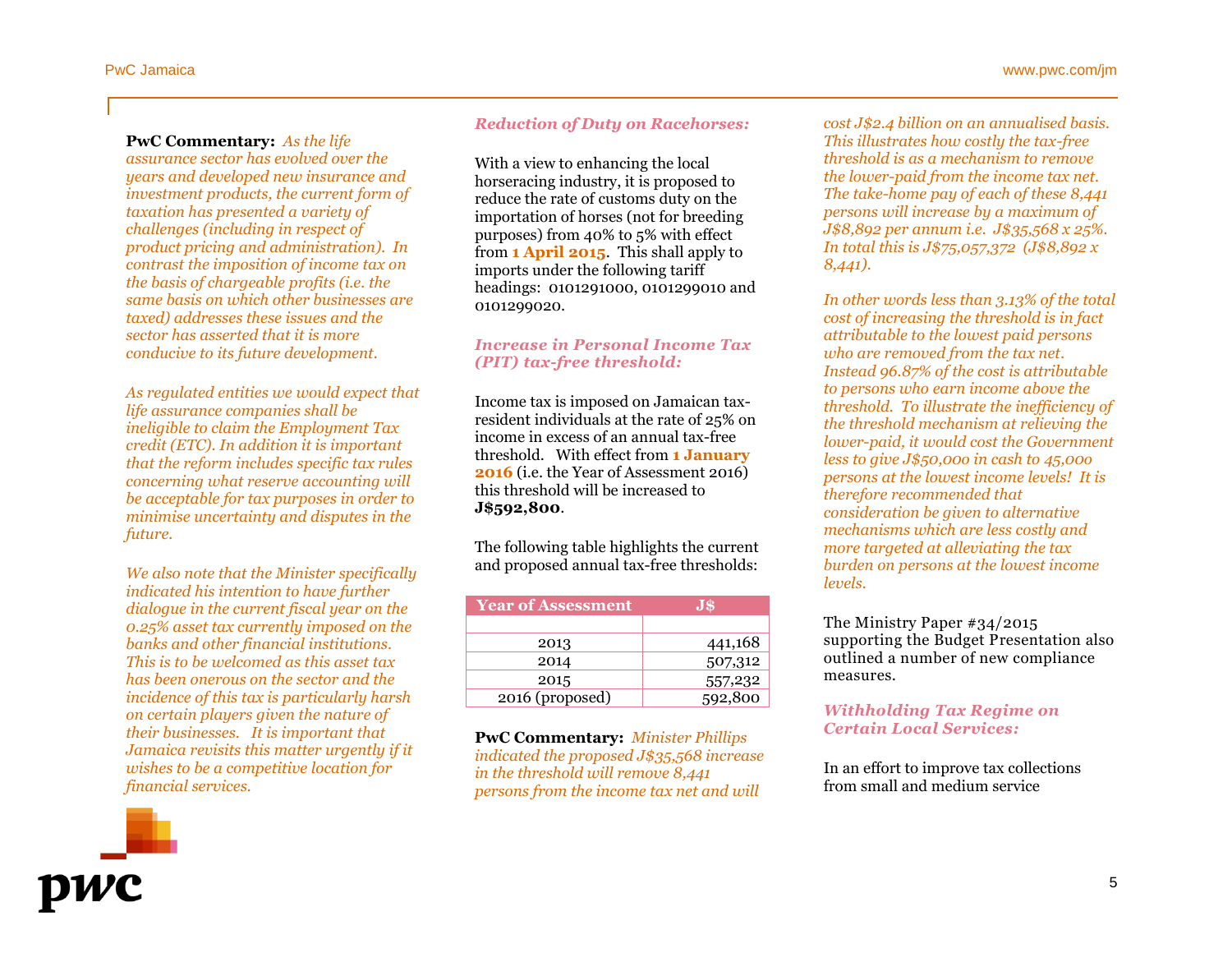enterprises, it is proposed to implement a new withholding tax regime which shall be applicable to payments by large entities (to be defined) to local businesses (i.e. Jamaican tax residents) in respect of services rendered. The rate of withholding recommended is 3% and this should be creditable against the service provider's income tax liability. The withholding shall not apply to invoices below a *de minimis* level of J\$50,000.

The proposed date of implementation for this regime shall be **1 May 2015**.

**PwC Commentary:** *Further details will be required in order to properly assess the full impact of this proposed regime including what services are covered /excluded and what service providers (if any) shall be exempt from the provisions. We also expect it will be difficult to implement such a new withholding system by the proposed date.*

#### *Full implementation of the elimination of Zero-Rating on Government Purchases:*

Under current tax rules, supplies to Government are liable to GCT in the normal manner. This is coupled with a GCT withholding mechanism whereby the Government entity retains the GCT component upon settling the supplier invoice, remits same to TAJ and issues a withholding tax certificate to the supplier.



Certain Government entities retained their GCT-free status as a result of specific provisions. With limited exceptions it is intended to remove this status in order to ensure that these entities will be liable to GCT on goods and services acquired.

#### *Overhauling Excise Duty Fines, Fees & Penalties:*

Under current excise law, the fines, fees and penalties imposed are grossly inadequate in order to deter noncompliance. As part of the tax reform process it is proposed to increase these amounts to appropriate levels.



### **Office Locations**

### *Kingston*

Scotiabank Centre Corner of Port Royal & Duke Streets Kingston Tel: 1 876 922 6230 Fax: 1 876 922 7581

#### *Montego Bay*

Suite 10, Fairview Office Park Alice Eldemire Drive Montego Bay St. James Tel: 1 876 952 5065 Fax: 1 876 952 1273

**If you have any further questions in connection with the above or would like to explore further how the above proposed tax measures may impact your business or personal arrangements, please feel free to contact any member of our specialist tax team listed overleaf or your usual PricewaterhouseCoopers Jamaica contact.**

**Important Notice:** This publication does not constitute legal, accounting or other professional advice. It is intended only to inform readers of developments as of the date of publication and is neither a definitive analysis of the law nor a substitute for professional advice. Readers should discuss with professional advisers how the information may apply to their specific situations. Unless prior written permission is granted by PwC, this publication may be displayed or printed only if for personal non-commercial use and unchanged (with all copyright and other proprietary notices retained). An unauthorised reproduction is expressly prohibited.